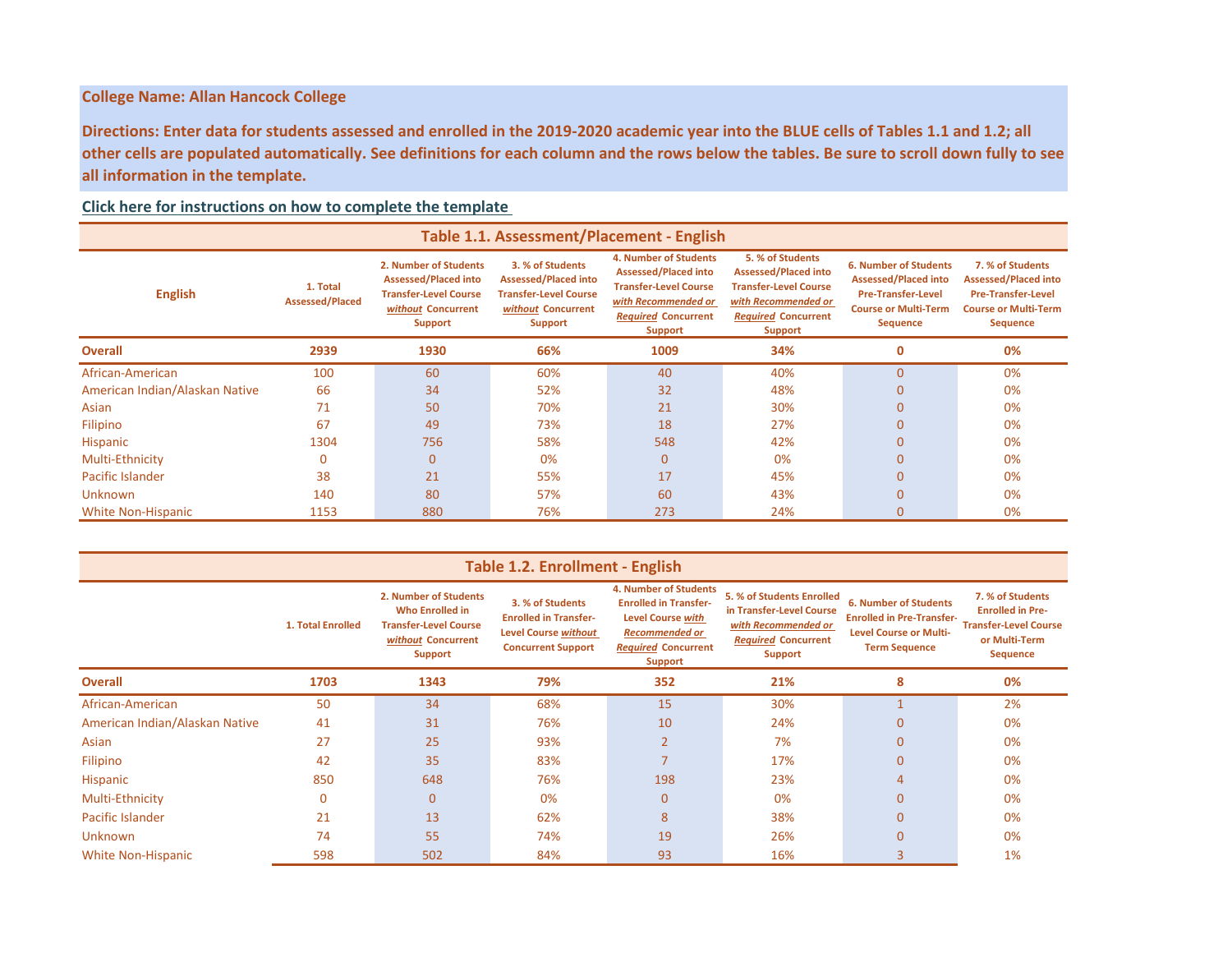# **Columns Explained**

| Assessment/Placement                                                                                                                                                                                                                                                                                                                                                                                                                                                                                                                                                                                                                                                                                                                                           | <b>Enrollment</b>                                                                                                                                                                                                                                                                                                                                                                                                                                                                                                                                                                                                                                                                                                           |
|----------------------------------------------------------------------------------------------------------------------------------------------------------------------------------------------------------------------------------------------------------------------------------------------------------------------------------------------------------------------------------------------------------------------------------------------------------------------------------------------------------------------------------------------------------------------------------------------------------------------------------------------------------------------------------------------------------------------------------------------------------------|-----------------------------------------------------------------------------------------------------------------------------------------------------------------------------------------------------------------------------------------------------------------------------------------------------------------------------------------------------------------------------------------------------------------------------------------------------------------------------------------------------------------------------------------------------------------------------------------------------------------------------------------------------------------------------------------------------------------------------|
| Column 1 - Total Assessed/Placed: Cohort of students assessed/placed<br>should include assessment/placement results for first-time students with<br>a credit enrollment in any course, summer 2019 through spring 2020 --<br>not just English, math, or ESL courses.                                                                                                                                                                                                                                                                                                                                                                                                                                                                                           | Column 1 - Total Enrolled: The cohort for student enrollments shall include first credit enrollment for<br>all first-time students enrolled summer 2019 through spring 2020, including intersessions. Include first<br>enrollment regardless of where the student was assessed/placed. For example, if a student was<br>assessed/placed in transfer-level English and enrolled in pre-transfer-level English coursework, the pre-<br>transfer level enrollment would be reported here. These columns shall include the number of distinct<br>students enrolled at census regardless of their educational goal. If end-of-term data are used, include<br>withdraws (EW, MW, and W grades) as enrollment in the course.       |
| Column 2 - Number of Students Assessed/Placed into Transfer-Level<br>distinct students out of the total assessed/placed (Column 1) in the<br>applicable course without concurrent support.                                                                                                                                                                                                                                                                                                                                                                                                                                                                                                                                                                     | Column 2 - Number of Students Enrolled into Transfer-Level Course without Concurrent Support:<br>Course <b>without</b> Concurrent Support: These columns show the number of These columns show the number of distinct students out of the total enrolled (Column 1) in the<br>academic year who were enrolled in a transfer-level or degree-applicable course without concurrent<br>academic year who were assessed/placed into a transfer-level or degree- support. Report enrollment in the gateway transfer-level course when reporting transfer-level<br>enrollment (e.g. English Composition).                                                                                                                         |
| Column 3 - % of Students Assessed/Placed into Transfer-Level Course<br>without Concurrent Support: Divides Column 2 by Column 1.                                                                                                                                                                                                                                                                                                                                                                                                                                                                                                                                                                                                                               | Column 3 - % of Students Enrolled into Transfer-Level Course without Concurrent Support: Divides<br>Column 2 by Column 1.                                                                                                                                                                                                                                                                                                                                                                                                                                                                                                                                                                                                   |
| Column 4 - Number of Students Assessed/Placed into Transfer-Level<br>Course with Recommended or Required Concurrent Support: These<br>columns show the number of distinct students out of the total<br>assessed/placed (Column 1) in the academic year who were<br>assessed/placed into a transfer-level or degree-applicable course with<br>recommended or required concurrent support. Include all types of<br>concurrent support. The college can define what encompasses<br>concurrent support, but examples may include: corequisite support<br>courses, additional course units, lab units, credit or noncredit units,<br>supplemental learning activities, recommended or required tutoring<br>including embedded tutoring or supplemental instruction. | Column 4 - Number of Students Enrolled into Transfer-Level Course with Recommended or Required<br>Concurrent Support: These columns show the number of distinct students out of the total enrolled<br>(Column 1) in the academic year who were enrolled in a transfer-level or degree-applicable course with<br>recommended or required concurrent support. Include all types of concurrent support. The college can<br>define what encompasses concurrent support, but examples may include: corequisite support courses,<br>additional course units, lab units, credit or noncredit units, supplemental learning activities,<br>recommended or required tutoring including embedded tutoring or supplemental instruction. |
| Column 5 - % of Students Assessed/Placed into Transfer-Level Course<br>with Recommended or Required Concurrent Support: Divides Column 4<br>by Column 1.                                                                                                                                                                                                                                                                                                                                                                                                                                                                                                                                                                                                       | Column 5 - % of Students Enrolled into Transfer-Level Course with Recommended or Required<br>Concurrent Support: Divides Column 4 by Column 1.                                                                                                                                                                                                                                                                                                                                                                                                                                                                                                                                                                              |
|                                                                                                                                                                                                                                                                                                                                                                                                                                                                                                                                                                                                                                                                                                                                                                |                                                                                                                                                                                                                                                                                                                                                                                                                                                                                                                                                                                                                                                                                                                             |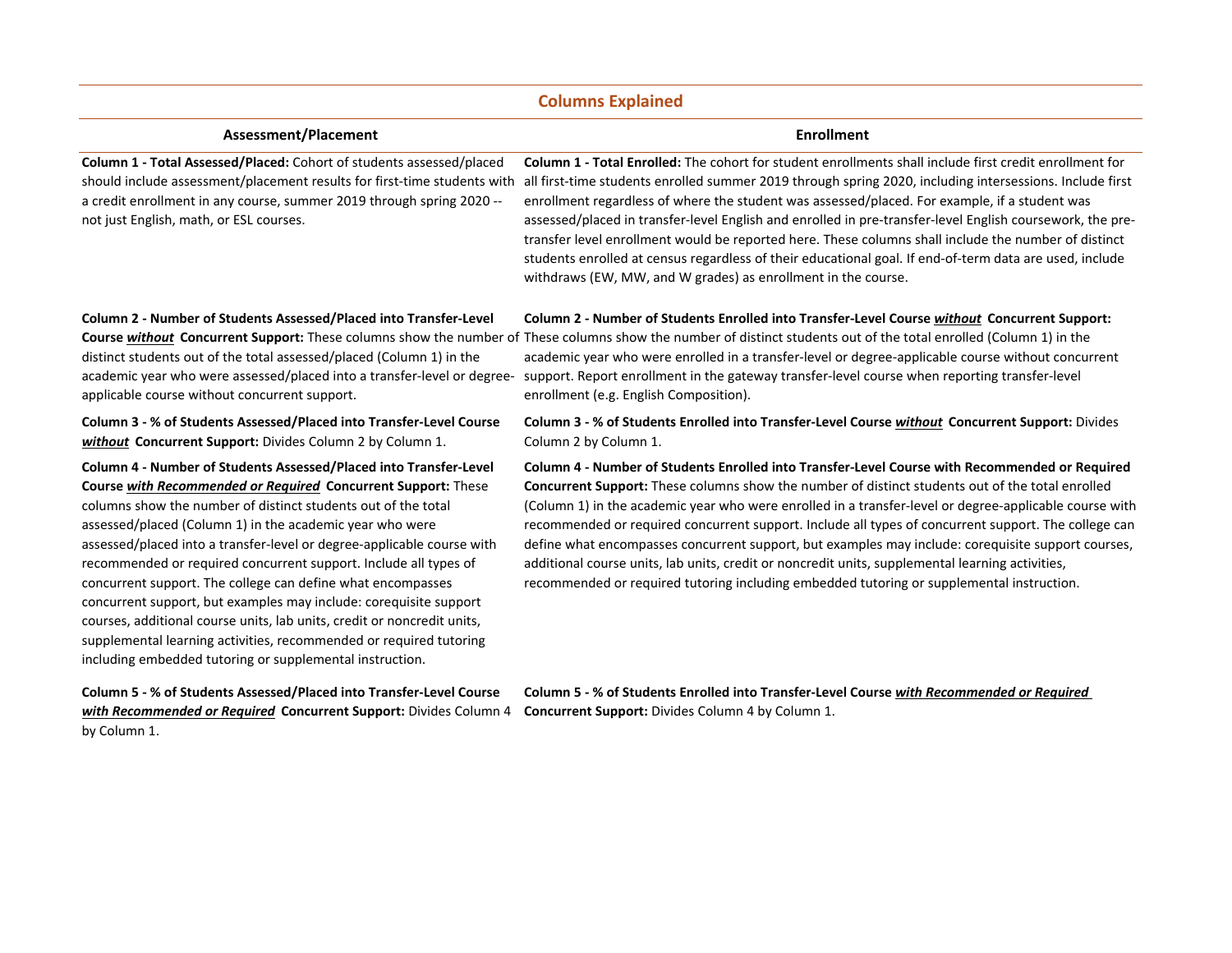#### Column 6 - Number of Students Assessed/Placed into Pre-Transfer-Level Column 6 - Number of Students Enrolled into Pre-Transfer-Level Course or Multi-Term Sequence: This

**Course or Multi-Term Sequence**: This column shows the number of distinct students out of the total assessed/placed (Column 1) in the or multi-term sequence (e.g., a transfer-level course stretched over two terms or a pre-transfer-level course as a prerequisite to a transfer-level course) or in any standalone course effectively prior to the transfer-level course (e.g., an optional brush up or refresher course that may or may not be at the transfer level).

academic year who were assessed/placed into a pre-transfer-level course course stretched over two terms or a pre-transfer-level course as a prerequisite to a transfer-level column shows the number of distinct students out of the total enrolled (Column 1) in the academic year who were enrolled in a pre-transfer-level course or multi-term sequence (e.g., a transfer-level course) or in any standalone course effectively prior to the transfer-level course (e.g., an optional brush up or refresher course that may or may not be at the transfer level).

**Column 7 - % of Students Assessed/Placed into Pre-Transfer-Level Course or Multi-Term Sequence:** Divides Column 6 by Column 1.

**Column 7 - % of Students Enrolled into Pre-Transfer-Level Course or Multi-Term Sequence:** Divides Column 6 by Column 1.

## **Rows Explained**

**Racial/Ethnic Groups:** The template requests that colleges report ethnic groups based on MIS reporting categories (https://webdata.cccco.edu/ded/sb/sb05.pdf); however, colleges can use discretion in rolling up groups into categories that are most appropriate to the population they serve. For example, if the college has a very small population of Filipino students, they may combine this group with the Asian category. Further, if a college enrolls a large proportion of students from Africa who may not identify as African-American, they may use discretion in reporting the students in the African-American category, Multi-Ethnicity, Unknown category, or other appropriate category.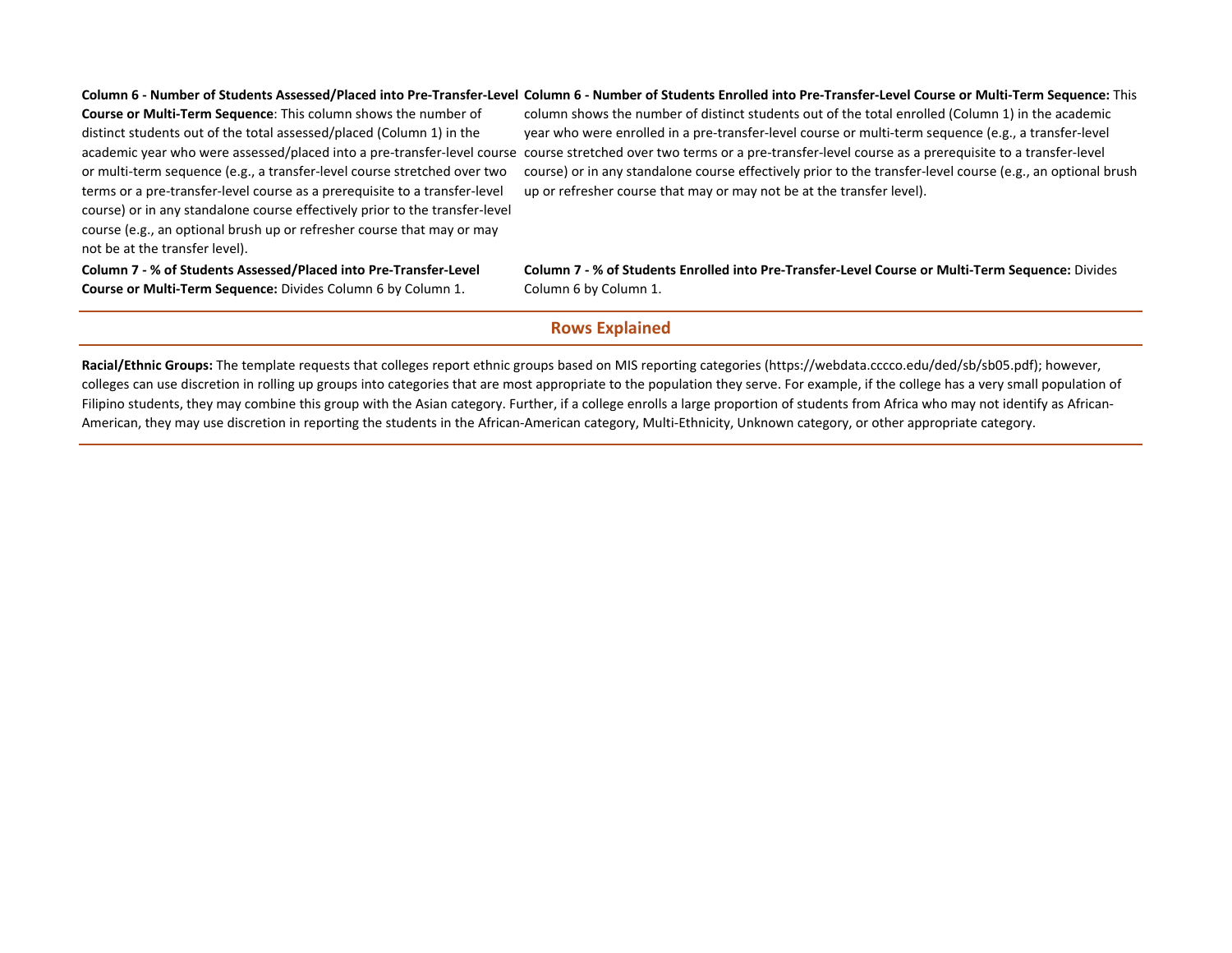# **College Name:**

**Directions: Enter data for students assessed and enrolled in the 2019-20 academic year into the BLUE cells of Table 2.1 and Table 2.2; all other cells are populated automatically. See definitions for each column and the rows below the tables. Be sure to scroll down fully to see all information in the template.** 

**Click here for instructions on how to complete the template** 

| <b>Table 2.1 Assessment/Placement - Math</b> |                                    |                                                                                                                              |                                                                                                                         |                                                                                                                                                                    |                                                                                                                                                        |                                                                                                                                   |                                                                                                     |  |  |  |
|----------------------------------------------|------------------------------------|------------------------------------------------------------------------------------------------------------------------------|-------------------------------------------------------------------------------------------------------------------------|--------------------------------------------------------------------------------------------------------------------------------------------------------------------|--------------------------------------------------------------------------------------------------------------------------------------------------------|-----------------------------------------------------------------------------------------------------------------------------------|-----------------------------------------------------------------------------------------------------|--|--|--|
| <b>Math</b>                                  | 1. Total<br><b>Assessed/Placed</b> | 2. Number of Students<br><b>Assessed/Placed into</b><br><b>Transfer-Level Course</b><br>without Concurrent<br><b>Support</b> | 3. % of Students<br><b>Assessed/Placed into</b><br><b>Transfer-Level Course</b><br>without Concurrent<br><b>Support</b> | <b>4. Number of Students</b><br><b>Assessed/Placed into</b><br><b>Transfer-Level Course</b><br>with Recommended or<br><b>Required Concurrent</b><br><b>Support</b> | 5. % of Students<br><b>Assessed/Placed into</b><br><b>Transfer-Level Course</b><br>with Recommended or<br><b>Required Concurrent</b><br><b>Support</b> | <b>6. Number of Students</b><br><b>Assessed/Placed into Pre-</b><br><b>Transfer-Level Course or</b><br><b>Multi-Term Sequence</b> | 7. % of Students Assessed/Placed<br>into Pre-Transfer-Level Course or<br><b>Multi-Term Sequence</b> |  |  |  |
| <b>Overall</b>                               | 2939                               | 2939                                                                                                                         | 100%                                                                                                                    | 0                                                                                                                                                                  | 0%                                                                                                                                                     | 0                                                                                                                                 | 0%                                                                                                  |  |  |  |
| African-American                             | 100                                | 100                                                                                                                          | 100%                                                                                                                    | $\Omega$                                                                                                                                                           | 0%                                                                                                                                                     | O                                                                                                                                 | 0%                                                                                                  |  |  |  |
| American Indian/Alaskan Native               | 66                                 | 66                                                                                                                           | 100%                                                                                                                    | $\Omega$                                                                                                                                                           | 0%                                                                                                                                                     | 0                                                                                                                                 | 0%                                                                                                  |  |  |  |
| Asian                                        | 71                                 | 71                                                                                                                           | 100%                                                                                                                    | $\Omega$                                                                                                                                                           | 0%                                                                                                                                                     | $\Omega$                                                                                                                          | 0%                                                                                                  |  |  |  |
| Filipino                                     | 67                                 | 67                                                                                                                           | 100%                                                                                                                    | $\Omega$                                                                                                                                                           | 0%                                                                                                                                                     | n                                                                                                                                 | 0%                                                                                                  |  |  |  |
| Hispanic                                     | 1304                               | 1304                                                                                                                         | 100%                                                                                                                    | $\Omega$                                                                                                                                                           | 0%                                                                                                                                                     |                                                                                                                                   | 0%                                                                                                  |  |  |  |
| Multi-Ethnicity                              |                                    | 0                                                                                                                            | 0%                                                                                                                      |                                                                                                                                                                    | 0%                                                                                                                                                     |                                                                                                                                   | 0%                                                                                                  |  |  |  |
| Pacific Islander                             | 38                                 | 38                                                                                                                           | 100%                                                                                                                    |                                                                                                                                                                    | 0%                                                                                                                                                     |                                                                                                                                   | 0%                                                                                                  |  |  |  |
| <b>Unknown</b>                               | 140                                | 140                                                                                                                          | 100%                                                                                                                    |                                                                                                                                                                    | 0%                                                                                                                                                     | 0                                                                                                                                 | 0%                                                                                                  |  |  |  |
| White Non-Hispanic                           | 1153                               | 1153                                                                                                                         | 100%                                                                                                                    | $\Omega$                                                                                                                                                           | 0%                                                                                                                                                     | 0                                                                                                                                 | 0%                                                                                                  |  |  |  |

| <b>Table 2.2. Enrollment - Math</b> |                   |                                                                                                                       |                                                                                                              |                                                                                                                                                           |                                                                                                                              |                                                                                                                           |                                                                                                     |  |  |  |
|-------------------------------------|-------------------|-----------------------------------------------------------------------------------------------------------------------|--------------------------------------------------------------------------------------------------------------|-----------------------------------------------------------------------------------------------------------------------------------------------------------|------------------------------------------------------------------------------------------------------------------------------|---------------------------------------------------------------------------------------------------------------------------|-----------------------------------------------------------------------------------------------------|--|--|--|
| Math                                | 1. Total Enrolled | 2. Number of Students<br><b>Who Enrolled in Transfer-</b><br><b>Level Course without</b><br><b>Concurrent Support</b> | 3. % of Students<br><b>Enrolled in Transfer-</b><br><b>Level Course without</b><br><b>Concurrent Support</b> | <b>4. Number of Students</b><br><b>Enrolled in Transfer-Level</b><br>Course with<br><b>Recommended or</b><br><b>Required Concurrent</b><br><b>Support</b> | 5. % of Students Enrolled<br>in Transfer-Level Course<br>with Recommended or<br><b>Required Concurrent</b><br><b>Support</b> | <b>6. Number of Students</b><br><b>Enrolled in Pre-Transfer-</b><br><b>Level Course or Multi-</b><br><b>Term Sequence</b> | 7. % of Students Enrolled in Pre-<br><b>Transfer-Level Course or Multi-</b><br><b>Term Sequence</b> |  |  |  |
| <b>Overall</b>                      | 1413              | 663                                                                                                                   | 47%                                                                                                          | 202                                                                                                                                                       | 14%                                                                                                                          | 548                                                                                                                       | 39%                                                                                                 |  |  |  |
| African-American                    | 31                | 10                                                                                                                    | 32%                                                                                                          |                                                                                                                                                           | 16%                                                                                                                          | 16                                                                                                                        | 52%                                                                                                 |  |  |  |
| American Indian/Alaskan Native      | 37                | 18                                                                                                                    | 49%                                                                                                          | 8                                                                                                                                                         | 22%                                                                                                                          | 11                                                                                                                        | 30%                                                                                                 |  |  |  |
| Asian                               | 22                | 17                                                                                                                    | 77%                                                                                                          |                                                                                                                                                           | 5%                                                                                                                           | 4                                                                                                                         | 18%                                                                                                 |  |  |  |
| Filipino                            | 34                | 20                                                                                                                    | 59%                                                                                                          | 6                                                                                                                                                         | 18%                                                                                                                          | 8                                                                                                                         | 24%                                                                                                 |  |  |  |
| Hispanic                            | 704               | 286                                                                                                                   | 41%                                                                                                          | 119                                                                                                                                                       | 17%                                                                                                                          | 299                                                                                                                       | 42%                                                                                                 |  |  |  |
| Multi-Ethnicity                     | $\Omega$          | $\Omega$                                                                                                              | 0%                                                                                                           | $\Omega$                                                                                                                                                  | 0%                                                                                                                           | $\Omega$                                                                                                                  | 0%                                                                                                  |  |  |  |
| Pacific Islander                    | 15                |                                                                                                                       | 33%                                                                                                          |                                                                                                                                                           | 7%                                                                                                                           | 9                                                                                                                         | 60%                                                                                                 |  |  |  |
| <b>Unknown</b>                      | 52                | 17                                                                                                                    | 33%                                                                                                          | $\overline{ }$                                                                                                                                            | 4%                                                                                                                           | 33                                                                                                                        | 63%                                                                                                 |  |  |  |
| White Non-Hispanic                  | 518               | 290                                                                                                                   | 56%                                                                                                          | 60                                                                                                                                                        | 12%                                                                                                                          | 168                                                                                                                       | 32%                                                                                                 |  |  |  |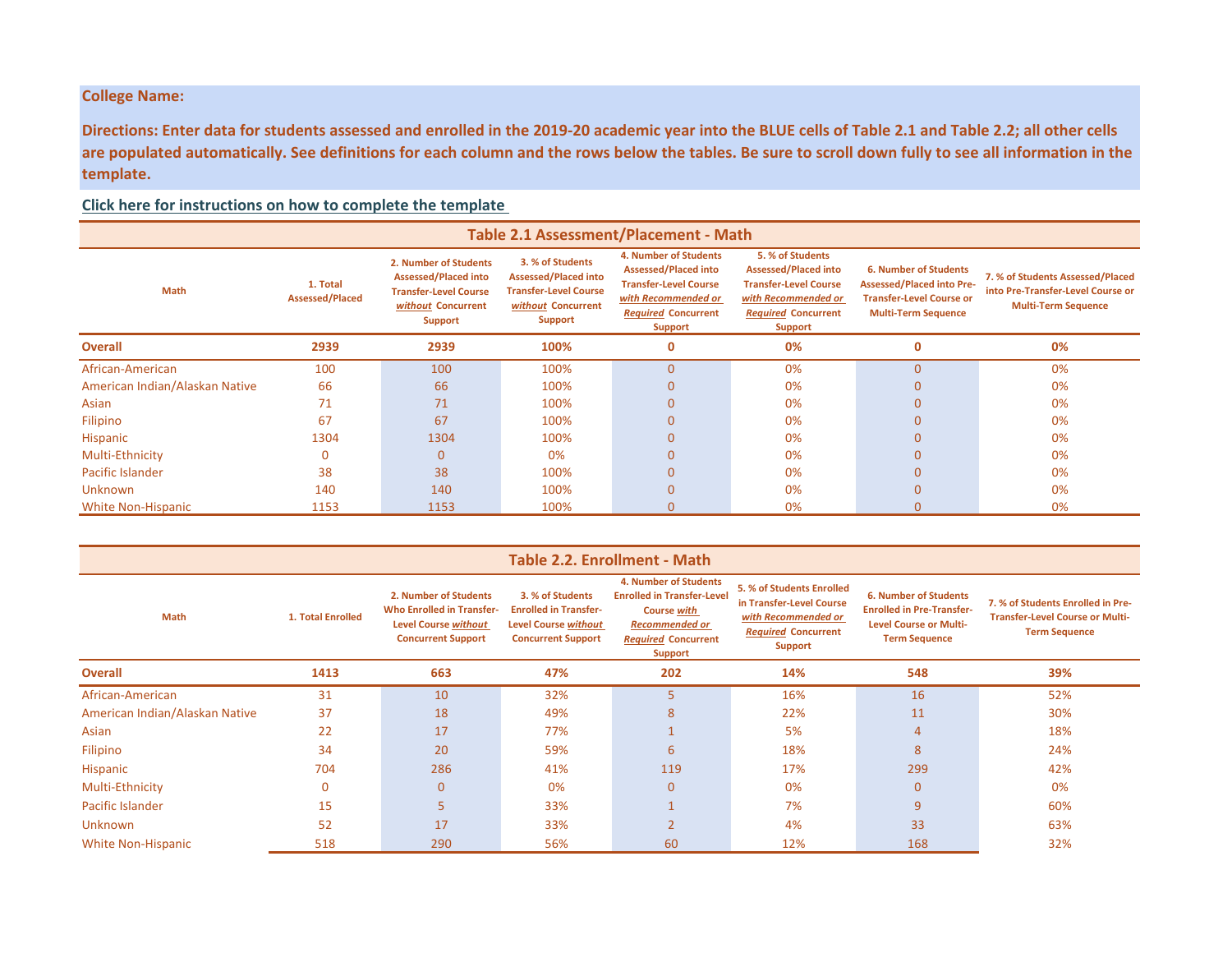#### **Tables 2.1 and 2.2 - Columns Explained**

#### **Assessment/Placement Enrollment**

**Column 1 - Total Assessed/Placed:** Cohort of students assessed/placed should include assessment/placement results for first-time students with a credit enrollment in any course, summer 2019 through spring 2020 -- not just English, math, or ESL courses.

**Column 1 - Total Enrolled:** The cohort for student enrollments shall include first credit enrollment for all first-time students enrolled summer 2019 through spring 2020, including intersessions. Include first enrollment regardless of where the student was assessed/placed. For example, if a student was assessed/placed in transfer-level Math course and enrolled in pre-transfer-level Math coursework, the pre-transfer level enrollment would be reported here. These columns shall include the number of distinct students enrolled at census regardless of their educational goal. If end-of-term data are used, include withdraws (EW, MW, and W grades) as enrollment in the course.

**Column 2 - Number of Students Assessed/Placed into Transfer-Level Course** *without* **Concurrent Support:** These columns show the number of distinct students out of the total assessed/placed (Column 1) in the academic year who were assessed/placed into a transfer-level or degreeapplicable course without concurrent support.

**Column 3 - % of Students Assessed/Placed into Transfer-Level Course**  *without* **Concurrent Support:** Divides Column 2 by Column 1.

**Column 4 - Number of Students Assessed/Placed into Transfer-Level Course** *with Recommended or Required* **Concurrent Support:** These columns show the number of distinct students out of the total assessed/placed (Column 1) in the academic year who were assessed/placed into a transfer-level or degree-applicable course with recommended or required concurrent support. Include all types of concurrent support. The college can define what encompasses concurrent support, but examples may include: corequisite support courses, additional course units, lab units, credit or noncredit units, supplemental learning activities, recommended or required tutoring including embedded tutoring or supplemental instruction.

**Column 2 - Number of Students Enrolled into Transfer-Level Course** *without* **Concurrent Support:** These columns show the number of distinct students out of the total enrolled (Column 1) in the academic year who were enrolled in a transfer-level or degree-applicable course without concurrent support. Report enrollment in the gateway transfer-level course when reporting transfer-level enrollment (e.g. Statistics or Precalculus).

#### **Column 3 - % of Students Enrolled into Transfer-Level Course** *without* **Concurrent Support:** Divides Column 2 by Column 1.

**Column 4 - Number of Students Enrolled into Transfer-Level Course with Recommended or Required Concurrent Support:** These columns show the number of distinct students out of the total enrolled (Column 1) in the academic year who were enrolled in a transfer-level or degree-applicable course with recommended or required concurrent support. Include all types of concurrent support. The college can define what encompasses concurrent support, but examples may include: corequisite support courses, additional course units, lab units, credit or noncredit units, supplemental learning activities, recommended or required tutoring including embedded tutoring or supplemental instruction.

Column 5 - % of Students Assessed/Placed into Transfer-Level Course <u>with</u> Column 5 - % of Students Enrolled into Transfer-Level Course <u>with Recommended or Required</u> Concurrent *Recommended or Required* **Concurrent Support:** Divides Column 4 by **Support:** Divides Column 4 by Column 1.

Column 1.

**Column 6 - Number of Students Assessed/Placed into Pre-Transfer-Level Course or Multi-Term Sequence**: This column shows the number of distinct students out of the total assessed/placed (Column 1) in the academic year who were assessed/placed into a pre-transfer-level course or multi-term sequence (e.g., a transfer-level course stretched over two terms or a pretransfer-level course as a prerequisite to a transfer-level course) or in any standalone course effectively prior to the transfer-level course (e.g., an optional brush up or refresher course that may or may not be at the transfer level).

**Column 6 - Number of Students Enrolled into Pre-Transfer-Level Course or Multi-Term Sequence:** This column shows the number of distinct students out of the total enrolled (Column 1) in the academic year who were enrolled in a pre-transfer-level course or multi-term sequence (e.g., a transfer-level course stretched over two terms or a pretransfer-level course as a prerequisite to a transfer-level course) or in any standalone course effectively prior to the transfer-level course (e.g., an optional brush up or refresher course that may or may not be at the transfer level).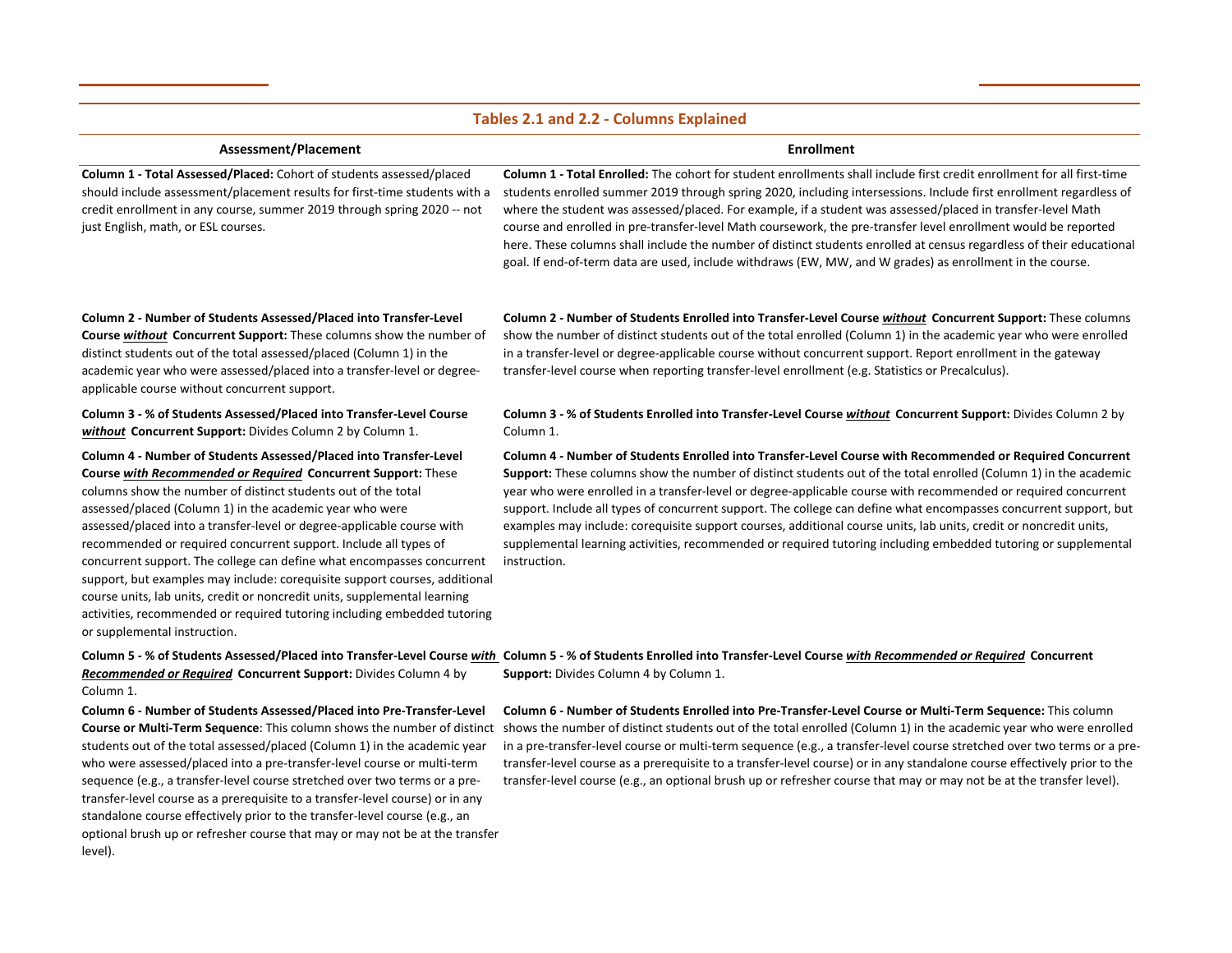Column 7 - % of Students Assessed/Placed into Pre-Transfer-Level Course Column 7 - % of Students Enrolled into Pre-Transfer-Level Course or Multi-Term Sequence: Divides Column 6 by **or Multi-Term Sequence:** Divides Column 6 by Column 1. Column 1.

### **Rows Explained**

**Racial/Ethnic Groups:** The template requests that colleges report ethnic groups based on MIS reporting categories (https://webdata.cccco.edu/ded/sb/sb05.pdf); however, colleges can use discretion in rolling up groups into categories that are most appropriate to the population they serve. For example, if the college has a very small population of Filipino students, they may combine this group with the Asian category. Further, if a college enrolls a large proportion of students from Africa who may not identify as African-American, they may use discretion in reporting the students in the African-American category, Multi-Ethnicity, Unknown category, or other appropriate category.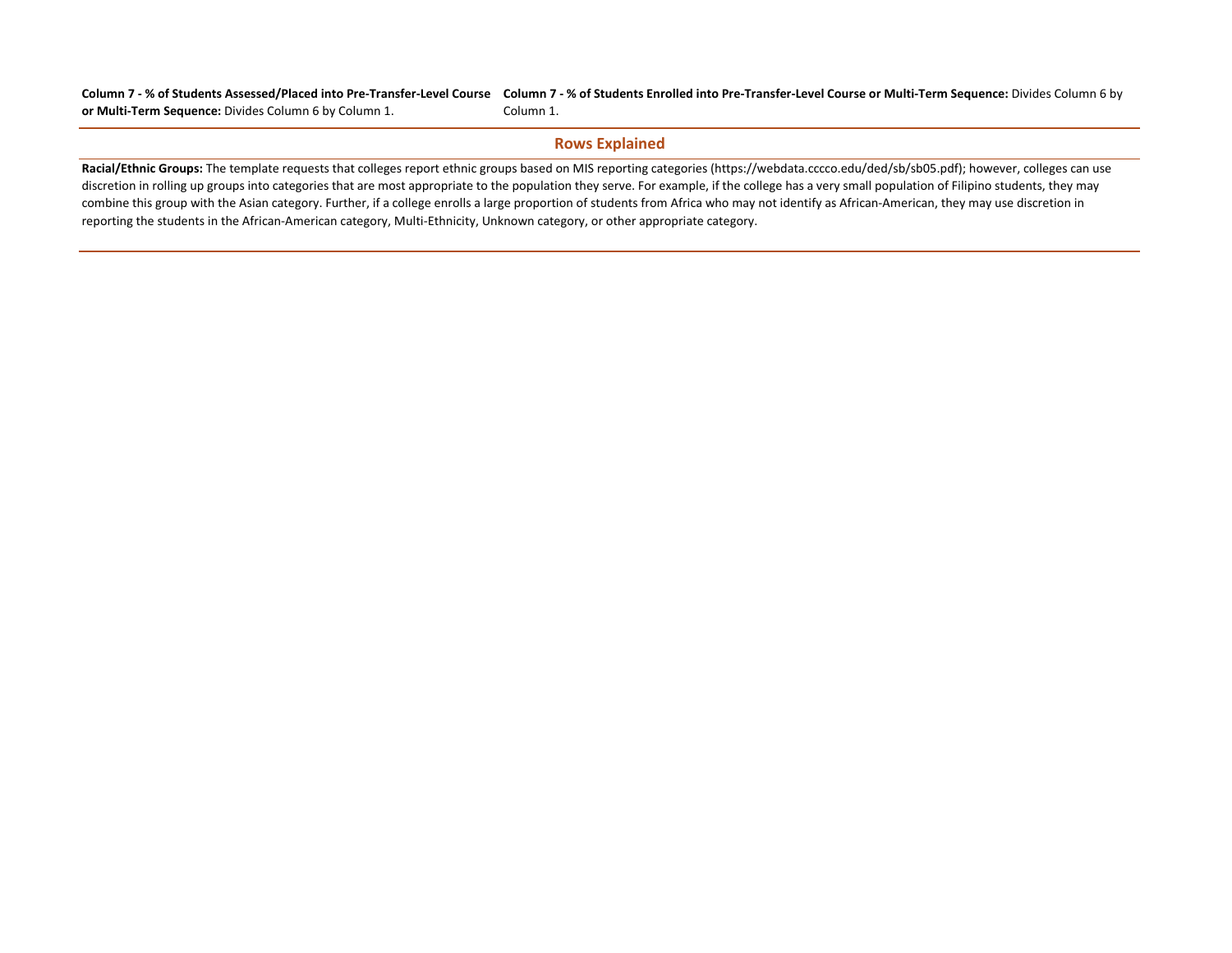# **College Name:**

**Directions: Enter data for students assessed and enrolled in the 2019-2020 academic year into the BLUE cells of Table 3.1 and Table 3.2; all other cells are populated automatically. See definitions for each column and the rows below the tables. Be sure to scroll down fully to see all information in the template.** 

# **Click here for instructions on how to complete the template**

| Table 3.1. Assessment/Placement - Credit ESL - Writing or Integrated Sequence |                                    |                                                                                                                                                  |                                                                                                                                   |                                                                                                                                                                                    |                                                                                                                                                                            |                                                                                                                                                   |                                                                                                                                 |  |  |  |
|-------------------------------------------------------------------------------|------------------------------------|--------------------------------------------------------------------------------------------------------------------------------------------------|-----------------------------------------------------------------------------------------------------------------------------------|------------------------------------------------------------------------------------------------------------------------------------------------------------------------------------|----------------------------------------------------------------------------------------------------------------------------------------------------------------------------|---------------------------------------------------------------------------------------------------------------------------------------------------|---------------------------------------------------------------------------------------------------------------------------------|--|--|--|
| <b>Credit ESL</b>                                                             | 1. Total<br><b>Assessed/Placed</b> | 2. Number of<br><b>Students</b><br><b>Assessed/Placed</b><br>into Transfer-Level<br><b>Course without</b><br><b>Concurrent</b><br><b>Support</b> | 3. % of Students<br><b>Assessed/Placed</b><br>into Transfer-Level<br><b>Course without</b><br><b>Concurrent</b><br><b>Support</b> | 4. Number of<br><b>Students</b><br><b>Assessed/Placed</b><br>into Transfer-Level<br>Course with<br><b>Recommended or</b><br><b>Required</b><br><b>Concurrent</b><br><b>Support</b> | 5. % of Students<br><b>Assessed/Placed</b><br>into Transfer-Level<br><b>Course with</b><br><b>Recommended or</b><br><b>Required</b><br><b>Concurrent</b><br><b>Support</b> | 6. Number of<br><b>Students</b><br><b>Assessed/Placed</b><br>into Pre-Transfer-<br><b>Level Course or</b><br><b>Multi-Term</b><br><b>Sequence</b> | 7. % of Students<br><b>Assessed/Placed into</b><br><b>Pre-Transfer-Level</b><br><b>Course or Multi-</b><br><b>Term Sequence</b> |  |  |  |
| <b>Overall</b>                                                                | 0                                  | $\mathbf 0$                                                                                                                                      | 0%                                                                                                                                | 0                                                                                                                                                                                  | 0%                                                                                                                                                                         | 0                                                                                                                                                 | 0%                                                                                                                              |  |  |  |
| African-American                                                              | $\Omega$                           | $\mathbf{0}$                                                                                                                                     | 0%                                                                                                                                | $\overline{0}$                                                                                                                                                                     | 0%                                                                                                                                                                         | $\overline{0}$                                                                                                                                    | 0%                                                                                                                              |  |  |  |
| American Indian/Alaskan Native                                                |                                    | $\Omega$                                                                                                                                         | 0%                                                                                                                                |                                                                                                                                                                                    | 0%                                                                                                                                                                         | 0                                                                                                                                                 | 0%                                                                                                                              |  |  |  |
| Asian                                                                         |                                    | $\Omega$                                                                                                                                         | 0%                                                                                                                                | $\Omega$                                                                                                                                                                           | 0%                                                                                                                                                                         | 0                                                                                                                                                 | 0%                                                                                                                              |  |  |  |
| <b>Filipino</b>                                                               |                                    | $\Omega$                                                                                                                                         | 0%                                                                                                                                | 0                                                                                                                                                                                  | 0%                                                                                                                                                                         | 0                                                                                                                                                 | 0%                                                                                                                              |  |  |  |
| <b>Hispanic</b>                                                               |                                    | $\Omega$                                                                                                                                         | 0%                                                                                                                                |                                                                                                                                                                                    | 0%                                                                                                                                                                         | 0                                                                                                                                                 | 0%                                                                                                                              |  |  |  |
| Multi-Ethnicity                                                               |                                    | $\Omega$                                                                                                                                         | 0%                                                                                                                                |                                                                                                                                                                                    | 0%                                                                                                                                                                         | 0                                                                                                                                                 | 0%                                                                                                                              |  |  |  |
| Pacific Islander                                                              |                                    | $\Omega$                                                                                                                                         | 0%                                                                                                                                |                                                                                                                                                                                    | 0%                                                                                                                                                                         |                                                                                                                                                   | 0%                                                                                                                              |  |  |  |
| Unknown                                                                       |                                    | $\Omega$                                                                                                                                         | 0%                                                                                                                                |                                                                                                                                                                                    | 0%                                                                                                                                                                         | 0                                                                                                                                                 | 0%                                                                                                                              |  |  |  |
| <b>White Non-Hispanic</b>                                                     |                                    | $\mathbf{0}$                                                                                                                                     | 0%                                                                                                                                |                                                                                                                                                                                    | 0%                                                                                                                                                                         |                                                                                                                                                   | 0%                                                                                                                              |  |  |  |

| Table 3.2. Enrollment - Credit ESL - Writing or Integrated Sequence |                   |                                                                                                                                                    |                                                                                                                          |                                                                                                                                                                        |                                                                                                                                                                     |                                                                                                                                |                                                                                                                         |  |  |
|---------------------------------------------------------------------|-------------------|----------------------------------------------------------------------------------------------------------------------------------------------------|--------------------------------------------------------------------------------------------------------------------------|------------------------------------------------------------------------------------------------------------------------------------------------------------------------|---------------------------------------------------------------------------------------------------------------------------------------------------------------------|--------------------------------------------------------------------------------------------------------------------------------|-------------------------------------------------------------------------------------------------------------------------|--|--|
| <b>Credit ESL</b>                                                   | 1. Total Enrolled | 2. Number of<br><b>Students Who</b><br><b>Enrolled in</b><br><b>Transfer-Level</b><br><b>Course without</b><br><b>Concurrent</b><br><b>Support</b> | 3. % of Students<br><b>Enrolled in</b><br><b>Transfer-Level</b><br><b>Course without</b><br><b>Concurrent</b><br>Support | 4. Number of<br><b>Students Enrolled</b><br>in Transfer-Level<br><b>Course with</b><br><b>Recommended or</b><br><b>Required</b><br><b>Concurrent</b><br><b>Support</b> | 5. % of Students<br><b>Enrolled into</b><br><b>Transfer-Level</b><br><b>Course with</b><br><b>Recommended or</b><br><b>Required</b><br><b>Concurrent</b><br>Support | 6. Number of<br><b>Students Enrolled</b><br>in Pre-Transfer-<br><b>Level Course or</b><br><b>Multi-Term</b><br><b>Sequence</b> | 7. % of Students<br><b>Enrolled in Pre-</b><br><b>Transfer-Level</b><br><b>Course or Multi-</b><br><b>Term Sequence</b> |  |  |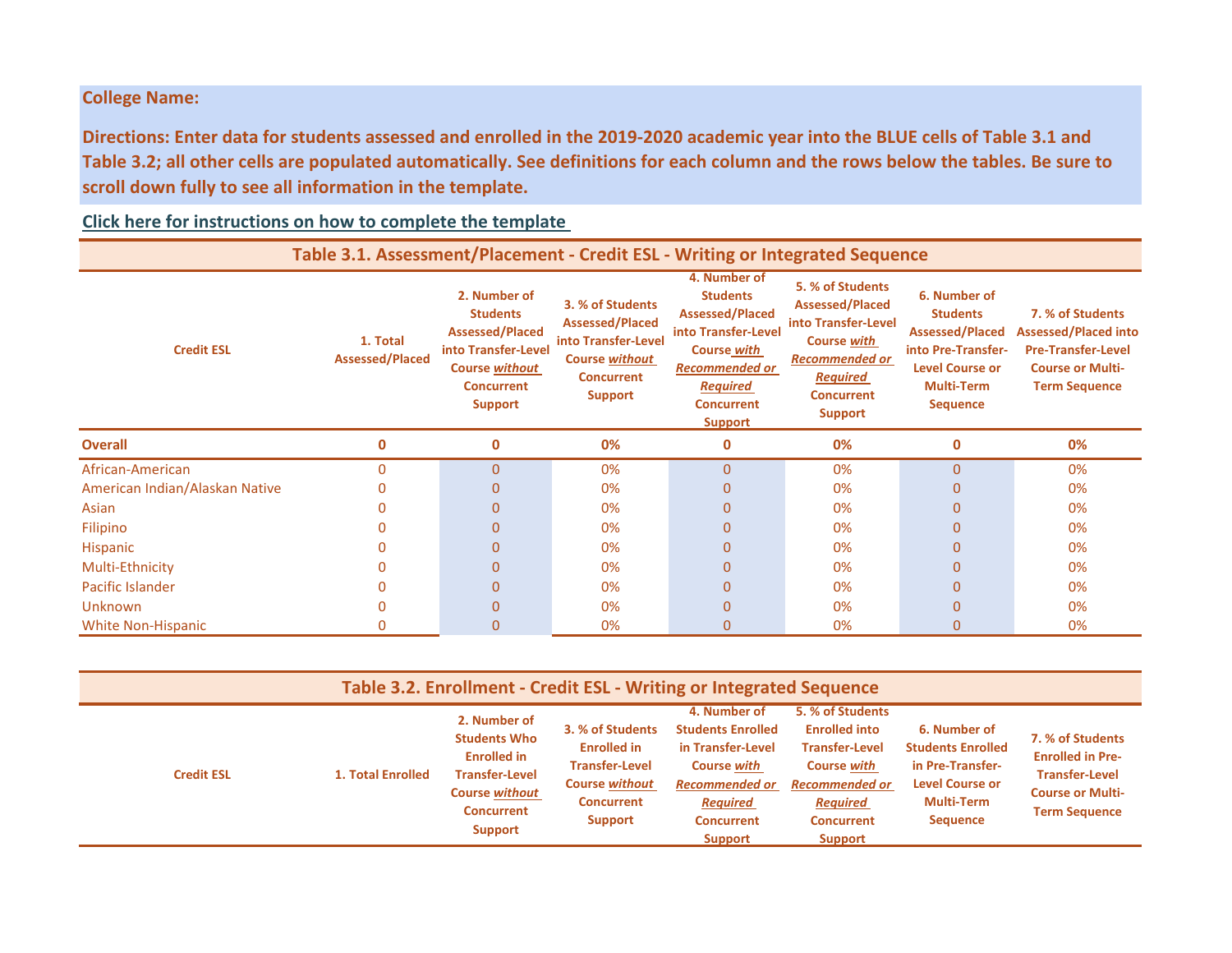| <b>Overall</b>                 | 31 |              | 3%  | 0              | 0% | 30             | 97%  |
|--------------------------------|----|--------------|-----|----------------|----|----------------|------|
| African-American               |    | $\Omega$     | 0%  | 0              | 0% |                | 100% |
| American Indian/Alaskan Native | 0  | $\mathbf{0}$ | 0%  | $\overline{0}$ | 0% | $\Omega$       | 0%   |
| Asian                          |    | $\mathbf{0}$ | 0%  | 0              | 0% |                | 100% |
| Filipino                       |    | $\mathbf{0}$ | 0%  | 0              | 0% | $\mathbf{0}$   | 0%   |
| Hispanic                       | 21 | $\Omega$     | 0%  | $\overline{0}$ | 0% | 21             | 100% |
| Multi-Ethnicity                | 0  | $\mathbf{0}$ | 0%  | $\overline{0}$ | 0% | $\mathbf{0}$   | 0%   |
| Pacific Islander               |    | $\mathbf{0}$ | 0%  | $\overline{0}$ | 0% | $\mathbf{0}$   | 0%   |
| Unknown                        |    | $\Omega$     | 0%  | $\overline{0}$ | 0% |                | 100% |
| <b>White Non-Hispanic</b>      |    |              | 25% | $\mathbf 0$    | 0% | $\overline{3}$ | 75%  |
|                                |    |              |     |                |    |                |      |

**Column 4 - Number of Students Assessed/Placed into Transfer-Level Course** *with Recommended or Required* **Concurrent Support:** These columns show the number of distinct students out of the total assessed/placed (Column 1) in the academic year who were assessed/placed into a transfer-level or degree-applicable course with recommended or required concurrent support. Include all types of concurrent support. The college can define what encompasses concurrent support, but examples may include: corequisite support courses, additional course units, lab units, credit or noncredit units, supplemental **Column 4 - Number of Students Enrolled into Transfer-Level Course with Recommended or Required Concurrent Support:** These columns show the number of distinct students out of the total enrolled (Column 1) in the academic year who were enrolled in a transfer-level or degree-applicable course with recommended or required concurrent support. Include all types of concurrent support. The college can define what encompasses concurrent support, but examples may include: corequisite support courses, additional course units, lab units, credit or noncredit units, supplemental learning activities, recommended or required tutoring including embedded tutoring or supplemental instruction.  **Columns Explained Assessment/Placement Enrollment Column 2 - Number of Students Assessed/Placed into Transfer-Level Course** *without* **Concurrent Support:** These columns show the number of distinct students out of the total assessed/placed (Column 1) in the academic year who were assessed/placed into a transfer-level or degreeapplicable course without concurrent support. **Column 2 - Number of Students Enrolled into Transfer-Level Course** *without* **Concurrent Support:** These columns show the number of distinct students out of the total enrolled (Column 1) in the academic year who were enrolled in a transfer-level or degree-applicable course without concurrent support. Report enrollment in the gateway transfer-level course when reporting transfer-level enrollment (e.g. Transfer-Level ESL equivalent to English Composition). **Column 3 - % of Students Assessed/Placed into Transfer-Level Course**  *without* **Concurrent Support:** Divides Column 2 by Column 1. **Column 3 - % of Students Enrolled into Transfer-Level Course** *without* **Concurrent Support:**  Divides Column 2 by Column 1.

learning activities, recommended or required tutoring including embedded

**Column 5 - % of Students Assessed/Placed into Transfer-Level Course**  *with Recommended or Required* **Concurrent Support:** Divides Column 4

tutoring or supplemental instruction.

by Column 1.

**Column 5 - % of Students Enrolled into Transfer-Level Course** *with Recommended or Required* **Concurrent Support:** Divides Column 4 by Column 1.